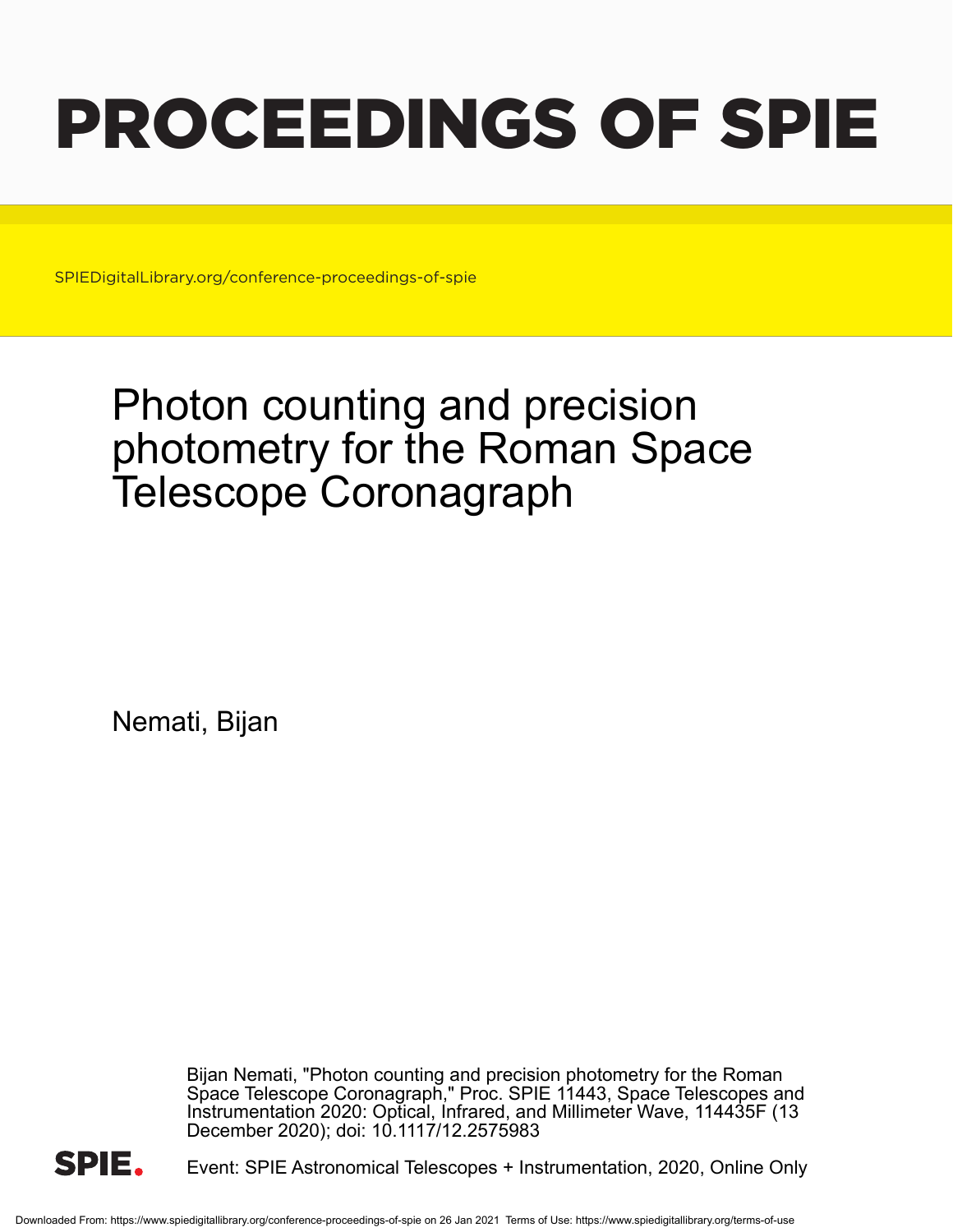### Photon Counting and Precision Photometry for the Roman Space Telescope Coronagraph

Bijan Nemati<sup>a</sup>

<sup>a</sup>University of Alabama in Huntsville, 301 Sparkman Dr., Huntsville, AL 35899, U.S.A.

#### ABSTRACT

The Nancy Grace Roman Space Telescope will include, as one of its two instruments, the highest contrast coronagraph ever attempted, with sensitivity down to Jupiter class planets. With flux ratio below 1e-8, these planets will be exceedingly dim, so that signal rates are as low as 0.01 electrons per second at the imaging detector. These rates necessitate ultra-low noise detectors and methods. For its science imaging camera, the Roman Coronagraph will employ an electron multiplication CCD (EMCCD), to achieve near-zero read noise. EMCCD's, however, deliver the low read noise at the cost of amplification of all other noise, because of the stochastic nature of the electron multiplication process. To circumvent this next-order challenge, a thresholding technique called photon counting can be used. The resulting image has no read noise and no excess noise factor (ENF). The remaining challenge, for precision photometry, is to account for the undercount and overcount effects inherent to photon counting. These arise primarily from the inefficiency of thresholding itself, and coincidence loss, where multiple-electron events are not distinguished from single-electron ones. Here we present a detailed description of the photon counting algorithm and the corrections necessary to achieve photometric accuracy below 0.5%.

Keywords: photon counting, photometry, CCD, EMCCD, coronagraph, exoplanet

#### 1. INTRODUCTION

High contrast imaging in space will take a major leap forward with the Coronagraph Instrument (CGI) on the Nancy Grace Roman Space Telescope.<sup>1</sup> Equipped with deformable mirrors, and focus and tip tilt active control, this technology demonstration instrument will achieve at least two orders of magnitude higher contrast than any existing instrument, and will potentially have sensitivity to image and obtain spectra, in the visible band, from Jupiter class planets. High contrast imaging coronagraphs offer versatility in targeting and longer mission life, since they do not require formation flying as do external occulters.<sup>2</sup> Along with this comes a disadvantage of generally lower throughput, particularly when the telescope has significant obscurations as is the case for Roman. A Jupiter class planet, depending on its albedo and phase function, will have a flux ratio around  $5 \cdot 10^{-9}$  (5 ppb), or a delta-magnitude of  $\sim 21$ . The typical target star brightness will be around 6 mag in the visible band, so that the planet will be at a relative magnitude of about 27. In direct imaging, this results in signal rates in the 10 milli-photon per second regime, necessitating ultra low noise sensors. In this paper we will describe the low noise sensor approach used by Roman CGI, the EMCCD, and derive the image processing steps need to provide precision  $(0.5\%)$  photometry of the low noise images.<sup>3</sup>

#### 2. THE EMCCD

The best CCD's currently achieve about 3 electrons  $(e^-)$  of read noise, and even at this rate, read noise becomes by far the dominant noise source. Since the instrument is being operated in the space environment, with significant rates of cosmic rays, frame times must be kept relatively short. Integration with higher frame rate makes the per-read classes of noise, chief among them read noise, more important. Electron multiplication CCD's (EMCCD's) can dramatically reduce read noise by amplifying the signal through successive impact ionization events. Each pixel's charge packet in these devices is clocked out as usual but in the last stage, it is passed

Space Telescopes and Instrumentation 2020: Optical, Infrared, and Millimeter Wave, edited by Makenzie Lystrup, Marshall D. Perrin, Proc. of SPIE Vol. 11443, 114435F · © 2020 SPIE

CCC code: 0277-786X/20/\$21 · doi: 10.1117/12.2575983

Further author information, send correspondence to:

Bijan Nemati: bijan.nemati@uah.edu, Telephone: 1 256 824 2525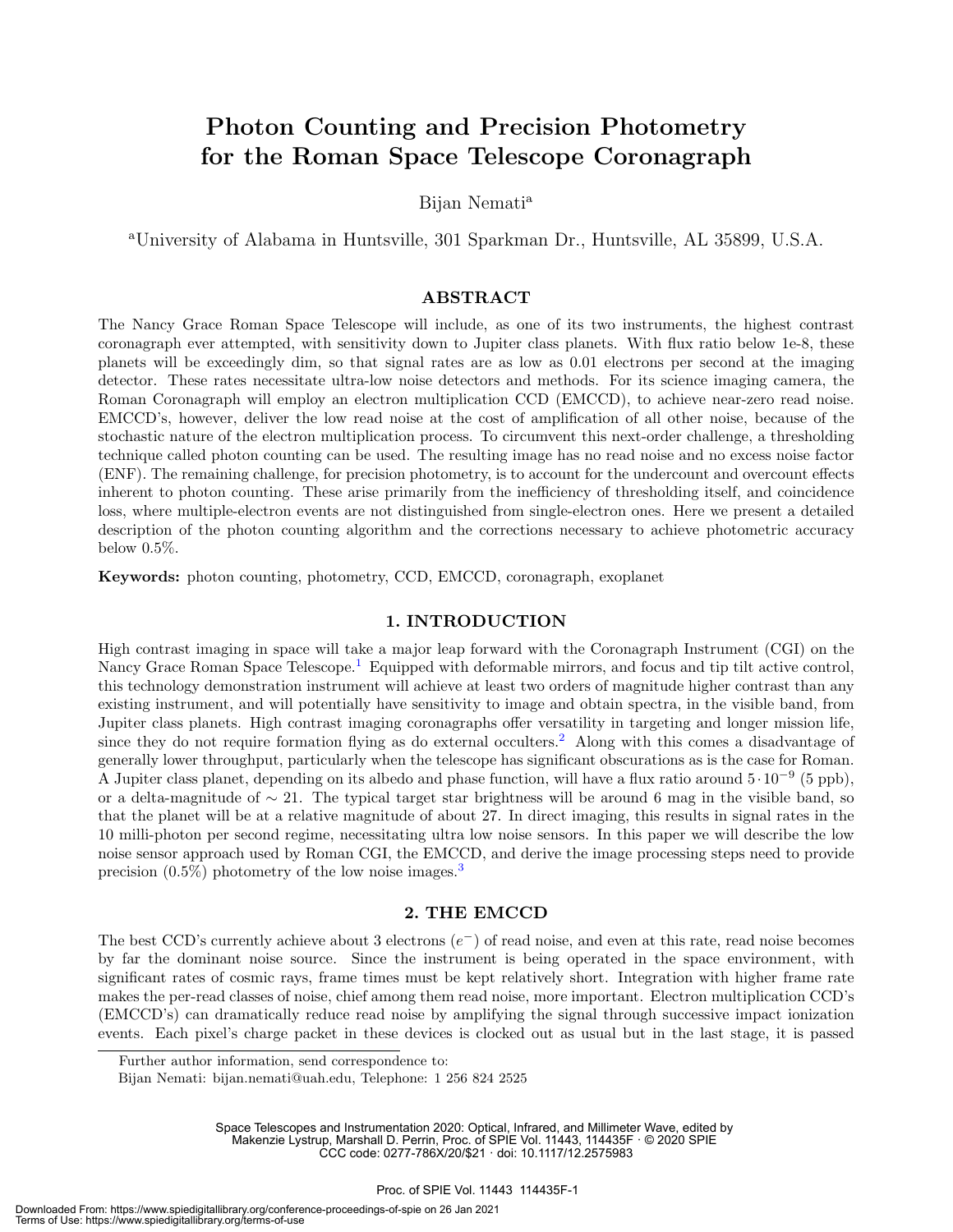

Figure 1. The basic architecture of the Teledyne e2v CCD-201(or 301) EMCCD. Charges parallel clocked into the serial register can be clocked serially either right to a standard, low noise amplifier, or left through a gain register, which incorporates a "high voltage" clock phase, into a high-bandwidth amplifier. The gain of the signal effectively reduces read noise in proportion. The output image is divided by the mean gain to obtain the estimate of the pre-gain image.

through a serial gain register prior to read out. Roman CGI uses a mission-optimized version of the Teledyne e2v CCD-201 EMCCD, designated as the CCD-301, featuring mitigation for charge traps and cosmic ray tails. In the CGI's two cameras, this EMCCD will be operated with gains as high as 7500. The amplified image, sometimes also called the 'analog' or 'proportional' image, is enhanced by a factor of the EM gain,  $G_{EM}$ , so that the best estimate image is obtained by dividing every pixel by the EM gain (a single scalar number for the whole image).

The readout amplifier at the end of the gain register has relatively high read noise, of order 100  $e^-$ , due to the high clock rate at which it is operated. However, this read noise is reduced proportionately when gain is applied, relative to the image electrons. That is, if the operating gain is 5000, then the effective read noise would be 0.02  $e^-$ . The mean EM gain, which comes about from successive impact ionization opportunities, is related to the per-stage probability  $p_s$  according to:<sup>4</sup>

$$
g = (1 + p_s)^{n_g},\tag{1}
$$

where  $n<sub>g</sub>$  is the number of gain stages in the gain register. For the CCD-201/301, the number of gain elements is  $n_q = 604$ . Thus, if, for example the probability for impact ionization is 1.4%, the resulting mean EM gain is  $g = 4435$ . Changing the high voltage phase changes the gain to be suitable to the input flux and integration time. With read noise reduced, the next highest sources of detector noise are usually dark current (typically  $\sim 1 e^{-}/\text{pix/hr}$ ) and clock-induced charge (CIC, typically  $\sim 0.01 e^{-}/\text{pix/fr}$ ). CIC is in fact present in all CCD's but it is always negligible relative to a CCD's read noise. Only when it is amplified by EM gain, as it is in an EMCCD, does it become a noticeable noise source. In fact the amplification causes all noise to be enhanced, except read noise. This is due to the stochastic nature of the gain process, and has been described in detail elsewhere.<sup>4</sup> This excess noise factor, or ENF, is a function of gain but quickly approaches its asymptotic value elsewhere. This *excess noise jactor*, or ENF, is a function of gain but quickly approaches it<br>of  $\sqrt{2}$  for gains above ~ 20. Robbins (2003) derive the dependence of ENF on the EM gain:<sup>4</sup>

$$
ENF = \frac{1}{g} + 2(g - 1) g^{-(n_g + 1)/n_g}.
$$
\n(2)

Thus, with EM gain, read noise is dramatically reduced, but all other noise, is *increased* by roughly a factor of  $\sqrt{2}$ .

A number of approaches have been proposed for optimizing the signal to noise ratio of EMCCD images.<sup>5</sup> One method that keeps the advantage of eliminating read noise without incurring ENF, is called photon counting. If the frame rate is high enough, the expectation value of counts per pixel per frame becomes low enough that most frames have zero photo-electrons, and occasionally have a single photo electron, and rarely more than one.

#### Proc. of SPIE Vol. 11443 114435F-2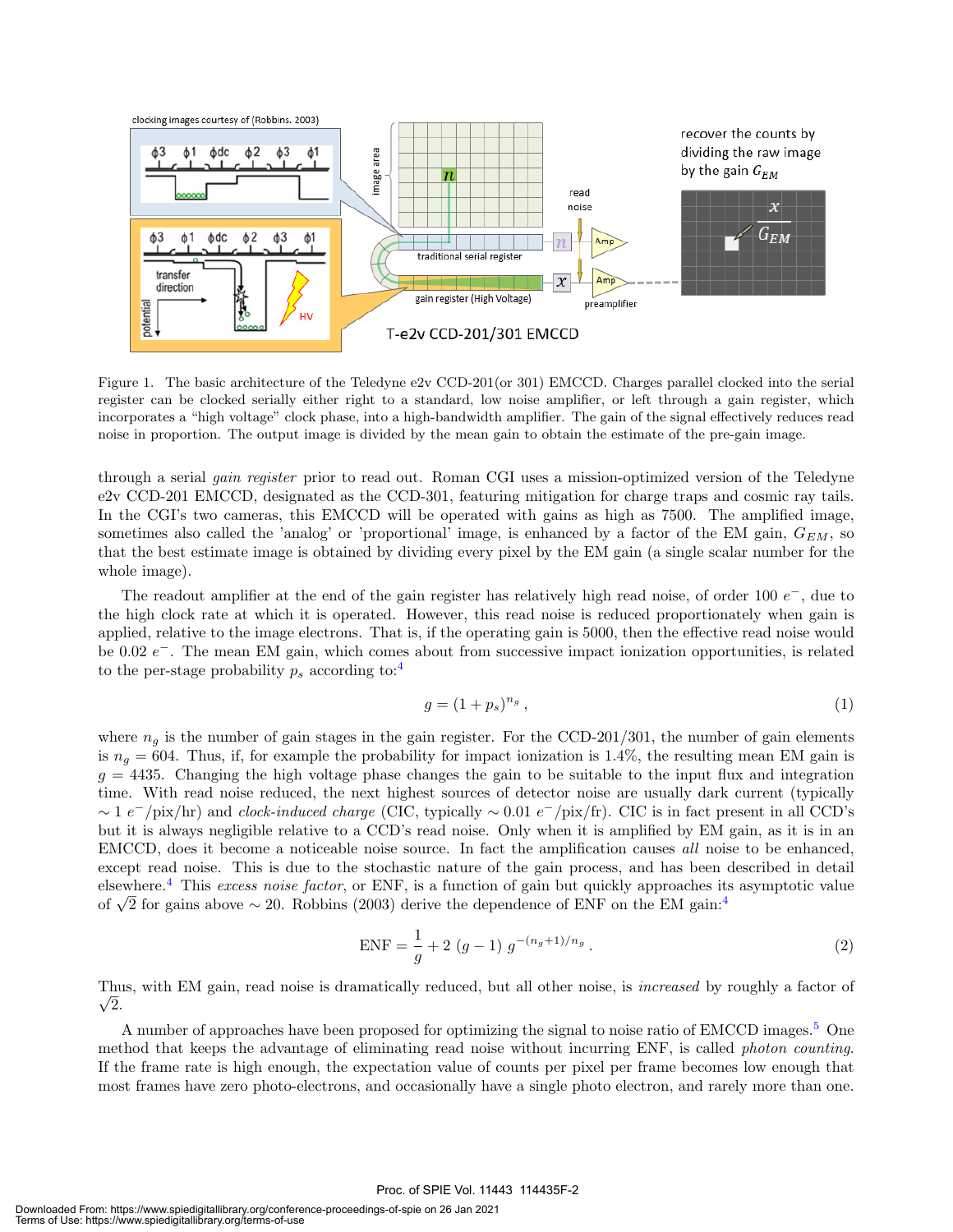In this regime, the amplified image is discriminated, pixel by pixel, by applying a specific threshold. Pixels with counts below the threshold are designated as having zero photo-electrons, and those above are designated as having one photo-electron. the frames are then co-added to create a summed image which has virtually no read noise, and no ENF.



Figure 2. Excess noise factor as a function of EM gain for the T-e2v EMCCD, which has 604 gain elements. The line at √  $\sqrt{2}$  represents the asymptotic value at higher gains.

These improvements come at the cost of three effects: 1) threshold loss, where a real photo-electron event is rejected because it failed the threshold cut; 2) coincidence loss where, a 2-count event is called a single-count event, and 3) leakage from detector effects.

Overall, each of the steps outlined here, from using EMCCD's to employing photon counting, solves a bigger problem at the expense of smaller ones. Photon counting of EM images represent a nearly ideal image sensing approach, but in many precision applications, precision photometry is also important. The Roman CGI error budget calls for photometry errors below 0.5%.

In this paper we review the basics of photon counting and develop a correction algorithm that yields photometric correction accuracy below 0.5%. We conclude by outlining future possible improvements.

#### 3. PHOTON COUNTING

Incident photons within the response region of a pixel create Photo-electrons as random, independent events following Poisson statistics. For a photon rate  $r_{ph}$  incident on a pixel, the mean expected count rate per frame in time  $t_f$  is given by:

$$
\lambda = r_{ph} \eta t_f, \qquad (3)
$$



Figure 3. Photon Counting rejects read noise and eliminates ENF at the expense of some efficiency loss.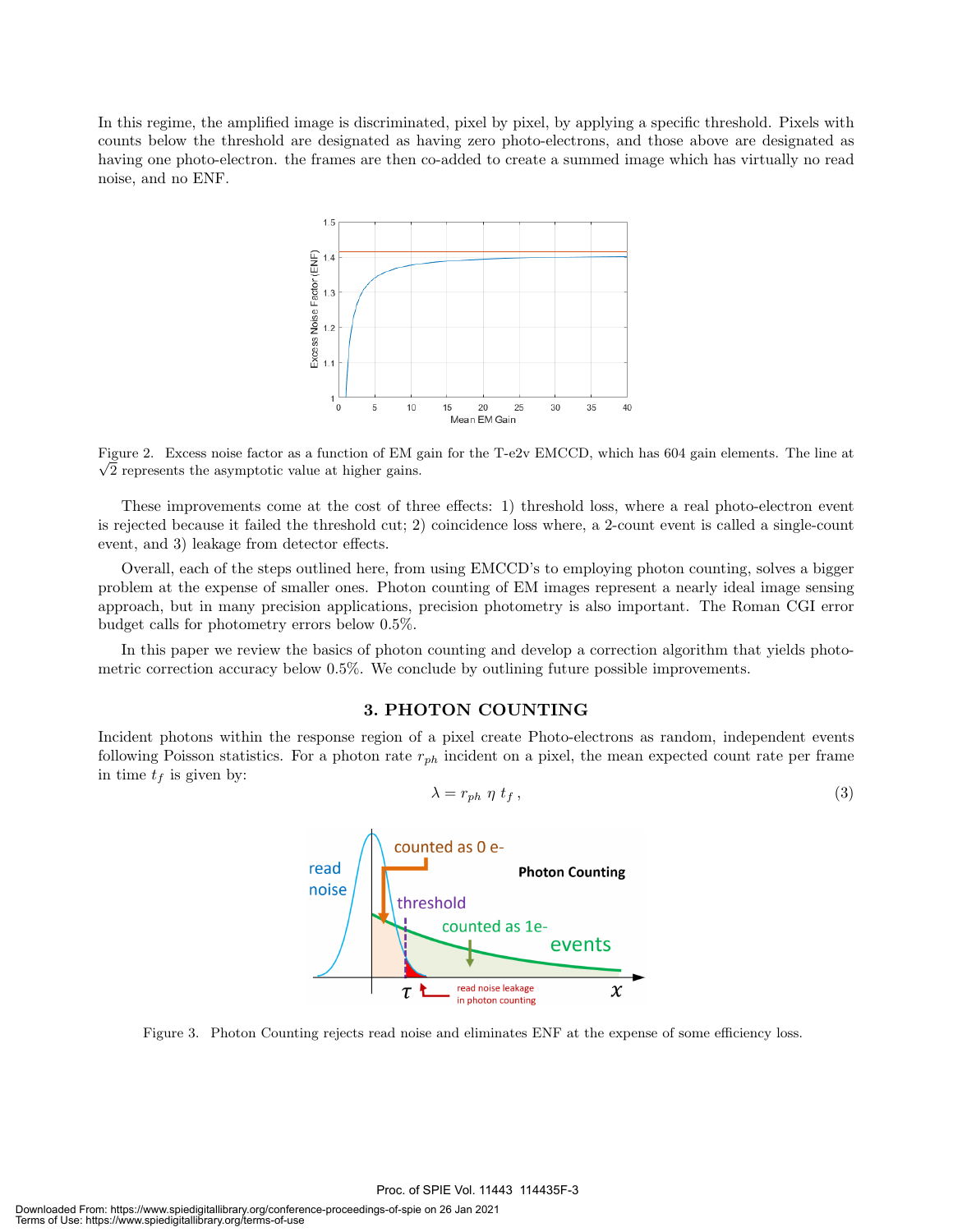

Figure 4. EM gain probability distribution  $P_e(x|n)$  as a function of gain-normalized output electrons x for the first few numbers of input electrons n. The mean  $x/g$  for each distribution is n.

where  $\eta$  is the pixel's quantum efficiency. The actual number of electrons,  $n$ , in a given frame is a random instance of the Poisson probability distribution function (PDF), given by:

$$
P_p(n|\lambda) = \frac{\lambda^n e^{-\lambda}}{n!} \,. \tag{4}
$$

For a given photon rate  $r_{ph}$ , if  $t_f$  is short enough,  $\lambda$  can be made small. Table 1 lists the probabilities for getting n from 0 to 4 for three small values of mean expected value  $\lambda$ .

Table 1. Poisson probabilities  $P_p(n|\lambda)$  to observe n counts when the mean expected value is  $\lambda$ , for a few values of  $\lambda$ . In photon counting, typically frame rates are increased to reduce  $\lambda$  to approximately 0.1.

| $\it{n}$                                                                                              |  |         |                   |
|-------------------------------------------------------------------------------------------------------|--|---------|-------------------|
| $P_n$ (n  0.05)    95.1%   4.8%   0.12%   2.0 $\cdot$ 10 <sup>-5</sup>   2.5 $\cdot$ 10 <sup>-7</sup> |  |         |                   |
| $P_p(n \mid 0.1)$   90.5%   9.0%   0.45%   0.015%                                                     |  |         | $4 \cdot 10^{-4}$ |
| $P_p(n \mid 0.5) \parallel 60.7\% \parallel 30.3\% \parallel 7.6\%$                                   |  | $1.3\%$ | $0.16\%$          |

The image photo electrons then go through the gain register and multiplied in number. Basden et al. show in Ref. 6 that the probability distribution function for the number of generated electrons, x, given that n electrons entered the gain register is given by the discrete gamma probability distribution function:

$$
P_e(x|g,n) = \frac{x^{n-1} e^{-x/g}}{g^n (n-1)!}.
$$
\n(5)

For  $n = 0$  no output electrons are generated. When  $n = 1$ , the PDF reduces to the exponential distribution:

$$
P_e(x|g,1) = \frac{e^{-x/g}}{g} \,. \tag{6}
$$

Photon counting begins with an EM-gain amplified *analog* image, and applies a threshold  $t$  to the counts  $x$ in each pixel to assign a value of  $n = 0$  or  $n = 1$  to the number of input electrons depending on whether  $x < \tau$ or  $x \geq \tau$ . The thresholding necessarily carries with it an inefficiency. If all the non-zero events had  $n = 1$ , the thresholding efficiency would be given by integrating Eq. 6 from  $\tau$  to infinity, to obtain:

$$
\epsilon_{th}^{(1)} = e^{-\tau/g} \,. \tag{7}
$$

#### Proc. of SPIE Vol. 11443 114435F-4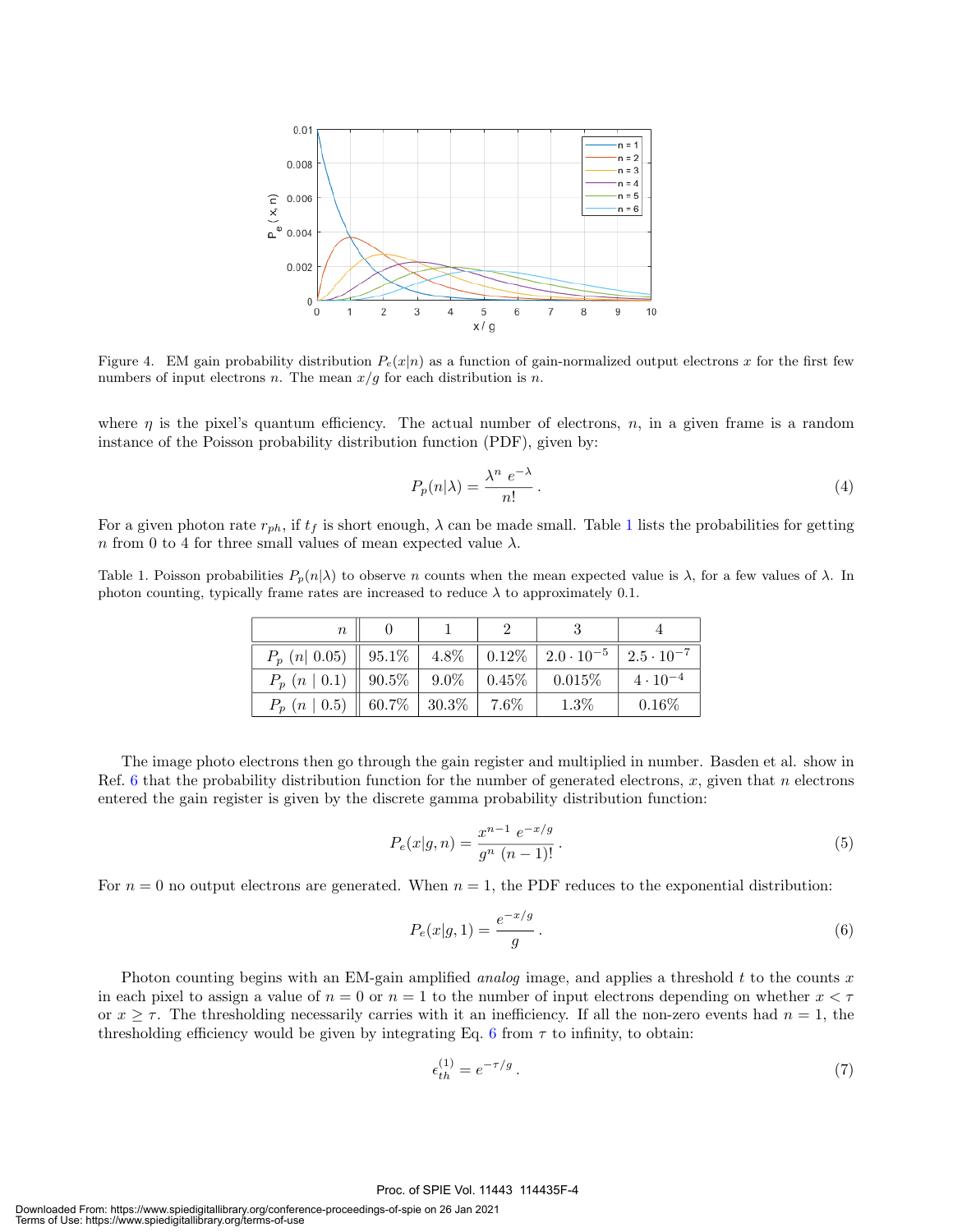The superscript "(1)" is a reminder that this is a first order approximation, and not exact. For sufficiently small mean expected values  $\lambda$ , n is rarely above 1, so this is a reasonable approximation. But when n is above 1, the efficiency for that fraction of the cases is underestimated, as can be seen from comparing the distributions in 4. This is an "overcount."

Besides overcounts due to underestimating the threshold efficiency, the procedure has also makes "undercount" error, assigning  $n = 1$  for cases where in reality  $n = 2$  or higher. These "coincidence" cases, coming from high-multiplicity Poisson events, are the cause of one type of inefficiency in photon counting, called coincidence loss.<sup>7</sup> It is shown in Appendix A that the efficiency after coincidence loss is given by:

$$
\epsilon_{CL} = \frac{1 - e^{-\lambda}}{\lambda} \,. \tag{8}
$$

The placement of the threshold depends on the scene and sensor conditions, but in general is done to maximize signal to noise ratio (SNR) over the course of the measurement. The photometric SNR is given by:

$$
SNR = \frac{S}{\sqrt{S+B}},\tag{9}
$$

where  $S$  is the signal and  $B$  is the background plus detector noise. In photon counting, every noise source acts as a background contributing shot noise. For example, read noise, which is Gaussian random in nature, and is characterized by its standard deviation,  $\sigma_r$ , contributes false positives as it "leaks" past the threshold, as shown in Fig. 3. The leakage rate is the probability of a false positive per pixel per frame, and is given by:

$$
r_l = \frac{1}{2} \operatorname{erfc}\left(\frac{\tau}{\sqrt{2} \sigma_r}\right). \tag{10}
$$

Typically a threshold of  $\tau = 5\sigma_r$  is used, but the best strategy is to flesh out Eq. 9, including the leakage rate from E. 10 and determine an optimum.

#### 3.1 Photon Counting Steps with Background Subtraction

Roman CGI direct images are created from stacks of frames taken from the scene, corrected for bias from various detector effects. Focusing on a single pixel, we outline here a general model and procedure for obtain a corrected count. All of the pixels are corrected the same way, so the procedure readily applies to the entire frame of pixels as well. For the pixel in consideration, one can model the post-gain readout  $q$  as

$$
q = b + P_n(\sigma_r) + P_e(x|n, g). \tag{11}
$$

where b is a time-dependent bias (including a fixed pattern component if need be) and  $P_n(\sigma_r)$  is the normal Gaussian probability distribution with standard deviation equal to the read noise  $\sigma_r$ . Assuming a photon flux into the pixel (measured in ph/s/pix) of  $\phi$ , pixel quantum efficiency  $\eta$ , dark current  $i_d$  (e/pix/s) and some CIC ( measured in  $e$ /pix/fr) the distribution of possible n, i.e., photo-electrons in the image area, is given by:

$$
n = P_p(n \mid \phi \eta t_f + i_d t_f + \text{CIC}). \tag{12}
$$

If we were not doing photon counting, after collecting a number of such frames and averaging, the resulting mean count for this pixel would be given by:

$$
\langle q \rangle = \langle b \rangle + g \langle \phi \rangle \eta \ t_f + g \langle i_d \rangle \ t_f + g \langle \text{CIC} \rangle. \tag{13}
$$

Note that the read noise mean is zero and does not appear in the mean signal equation.

When we photon count, we apply a threshold  $\tau + b$  to each frame. Since the bias b can be separately calibrated and is readily handled in this way, henceforth we omit it in the discussion for simplicity, by assuming it is zero. The actual threshold is, to be remembered, always  $\tau + b$ . Once we threshold, the factor g disappears, but photon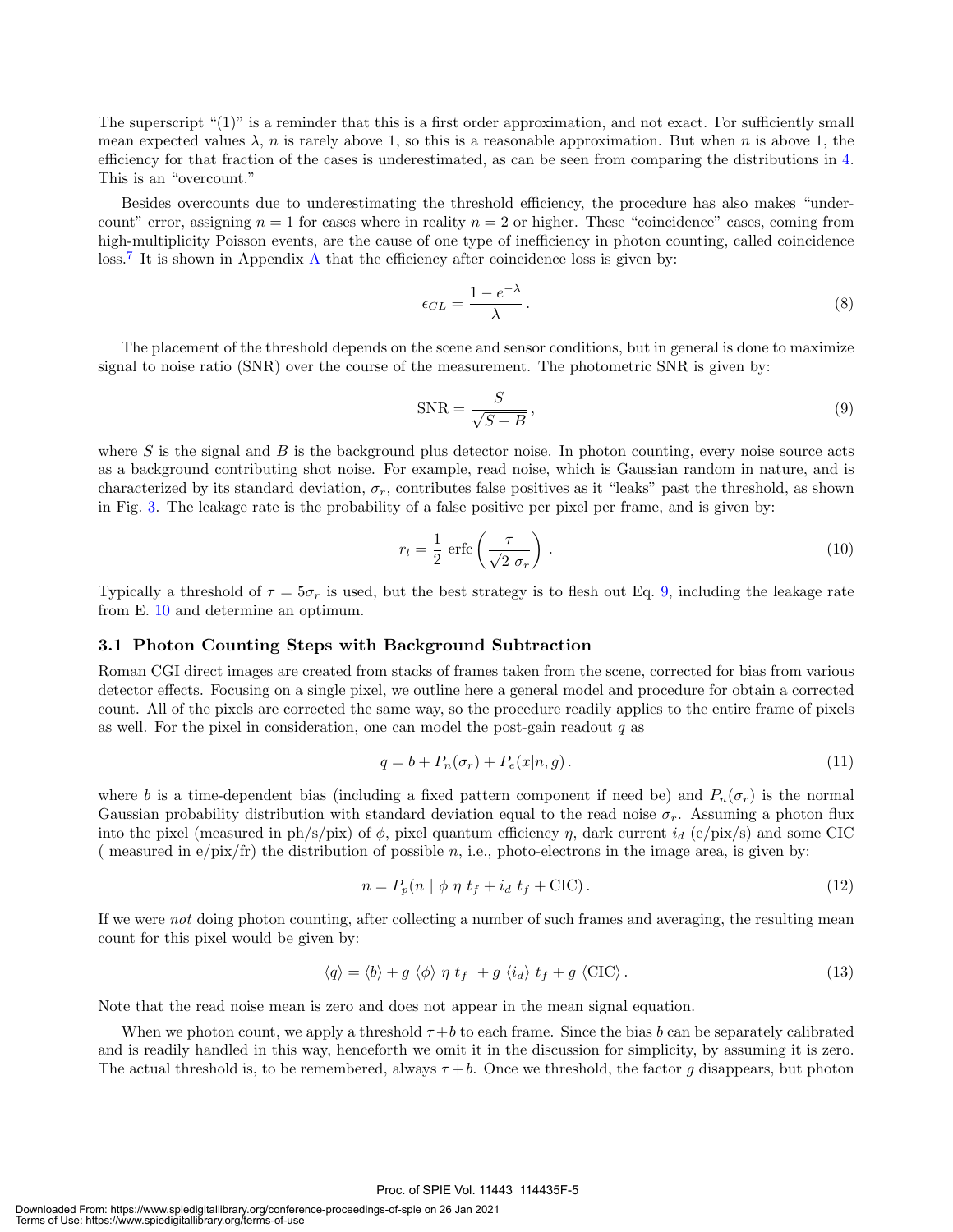counting related efficiencies appear. We then transition from the raw readout q to collected *counts* (image area photoelectrons) c, so that the post-thresholding version of the equation becomes:

$$
\langle c \rangle = (\langle \phi \rangle \eta t_f + \langle i_d \rangle t_f + \langle \text{CIC} \rangle) \cdot \epsilon_{th} \epsilon_{CL} \,. \tag{14}
$$

We now note that the quantity in the parentheses is the expected counts  $\lambda$  (of Eq. 4), and label it as such:

$$
\lambda_{br} = \langle \phi \rangle \eta \ t_f + \langle i_d \rangle \ t_f + \langle \text{CIC} \rangle. \tag{15}
$$

The "br" subscript indicates that this is the mean expected counts for "bright" (br) frame, i.e. one where the flux  $\phi$  is non-zero. In terms of  $\lambda$ , Eq. 14 becomes:

$$
\langle c \rangle = \lambda_{br} \cdot \epsilon_{th} \epsilon_{CL} \,. \tag{16}
$$

Assuming slowly varying conditions, "dark" (dk) frames, with the same frame time  $t_f$ , can be taken (ideally before and after the bright frames) and averaged. The mean expected counts will be the same as given by Eq. 14, but without the first term, involving the flux. Thus the dark-subtracted counts are given by:

$$
\lambda_{br} - \lambda_{dk} = \langle \phi \rangle \eta \ t_f \,. \tag{17}
$$

What is ultimately of interest is  $\langle \phi \rangle$ , and this is obtained by dividing the left hand side of Eq. 17 by the quantum efficiency and the frame time, all of which are either known or can be obtained from calibrations. This procedure, applied to EM "analog" frames, produces an accurate estimate of the photoelectrons and then the flux.

We now offer a set of steps for photon counting with the aim of obtaining  $\lambda_{br}$  and  $\lambda_{dk}$ , so that we can eventually get  $\langle \phi \rangle$  via Eq. 17. For photon counted estimates, the steps are:

- 1. shorten the single-frame exposure time  $t_f$  until most (e.g. ~ 90%) of the pixels have 0 photo-electrons
- 2. choose a threshold  $\tau$  for photon counting, such that the SNR is maximized
- 3. collect  $N_{br}$  bright frames
- 4. threshold each frame, setting the count at each pixel to 1 if the analog counts are above  $\tau$ , otherwise, 0
- 5. co-add the bright frames to get a single photon counted frame for the full exposure time  $t = N_{br}t_f$
- 6. repeat with the dark frames, using the same threshold  $\tau$  and frame exposure time  $t_f$
- 7. apply photometric correction

For the dark frames, choosing the same frame exposure time  $t_f$  ensures that read noise and CIC and read noise leakage are correctly subtracted. When possible, using substantially more dark frames than bright frames reduces the shot noise in the dark-subtracted frame after scaling.

In the co-added bright frame, considering a single pixel, the counts observed are:

$$
N_{br} = \lambda_{br} N_{fr} \epsilon_{th} \epsilon_{CL}. \tag{18}
$$

Our objective, therefore, is to obtain a bias-free solution of Eq. 18 in terms of  $\lambda_{br}$ . We need, per the above procedure, a solution for each of the bright and dark cases so the dark subtraction in Eq. 17 can be accomplished. In the following discussion, we may occasionally drop the br subscript, but it is implied. Also implied is the need to repeat the procedure for dark frames to get  $\lambda_{dk}$ .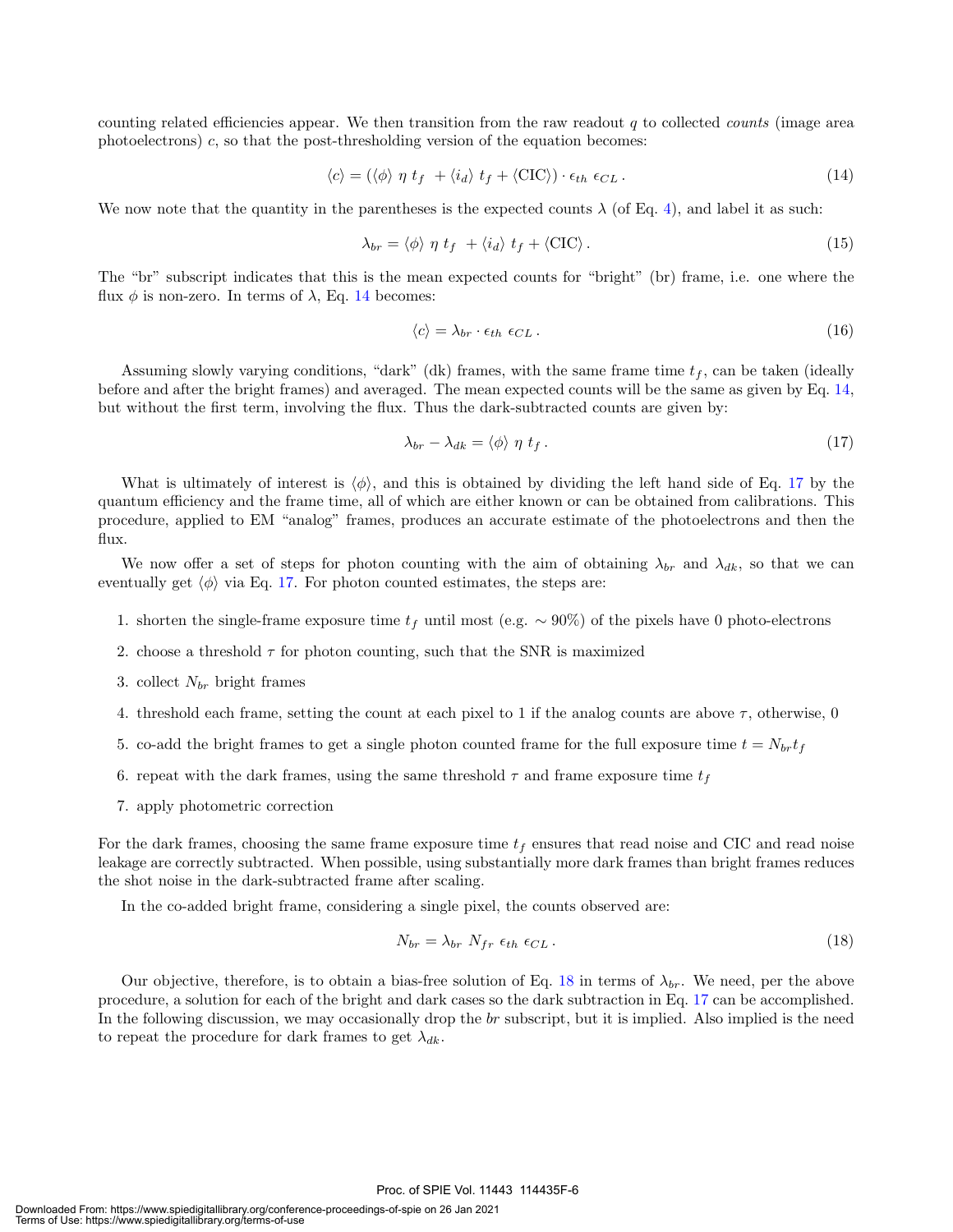

Figure 5. Fraction of Poisson events truncated by only considering event multiplicities up to n, as a function of  $\lambda$ . The truncated fraction is defined in Eq. 20. The dashed line, shown as a guide, corresponds to 0.5% being truncated.

#### 3.2 First Order Photometric Solution

Using Eq. 18, with expressions for the efficiencies from Eq. 8 and Eq. 7, we find:

$$
\lambda_1 = -\ln\left(1 - \frac{N_{br}/N_{fr}}{e^{-\tau/g}}\right). \tag{19}
$$

This is a straight-forward solution to the photon counting photometry problem, and is accurate at the percent level for typical scenarios. It is a first order approximation, and hence bears the subscript 1 to remind us of this. But the Roman CGI error budget allocation is only 2% for all calibration errors combined. The error budget is based on observing a companion with flux ratio of 50 ppb, so this amounts to an allocated error of 1 ppb in flux ratio noise units. Furthermore, photometric correction is one of many calibration terms, and is thus allocated only 0.5% . Thus, for greater accuracy we need to go back and improve on our approximations.

#### 3.3 Next-Level Approximation

Whereas the coincidence loss efficiency given by Eq. 8 is exact, the thresholding efficiency given by Eq. 7 was made under the assumption that the random counts, when they occur, always manifest as a single count  $(n = 1)$ . For these, the EM gain process produces the exponential PDF, per Eq. 6, we integrated that equation to arrive at Eq. 7. We can calculate what fraction of events 'missing' from accounting when we keep truncate the Poisson distribution function in this way. We note first that in photon counting, for a given pixel, the frames that contribute to the total count are the non-zero frames. From Eq. 4, we see that the fraction of zero-count events is  $e^{-\lambda}$ , so all the rest add up to  $1-e^{-\lambda}$ . The truncated fraction, for a given maximum n considered, is then given by:

$$
\zeta_n = 1 - \frac{\sum_{i=1}^n P_p(i|\lambda)}{1 - e^{-\lambda}}.
$$
\n(20)

We plot this for  $n$  values 1 through 3, in Fig. 5. We see that the first order approximation, effected by truncating past  $n = 1$  (our first-order approximation) misses to account for roughly 5% of the cases at  $\lambda = 0.1$ . For these missing cases, the EM gain PDF (Eq.5) is different from that for  $n = 1$ , and the threshold efficiency is higher than given by Eq. 7 (see Fig. 4), so the use of this approximated value results in an over-estimation of  $\lambda$  in Eq. 19.

The truncation fraction does not correspond one-to-one to the amount of overestimation, but it does give a rough guide. Since in a single frame, different pixels have varying  $\lambda$ , the photometric correction distorts the image to some small level. To keep the distortion below the required value of 0.5%, we infer from Fig. 5 that

#### Proc. of SPIE Vol. 11443 114435F-7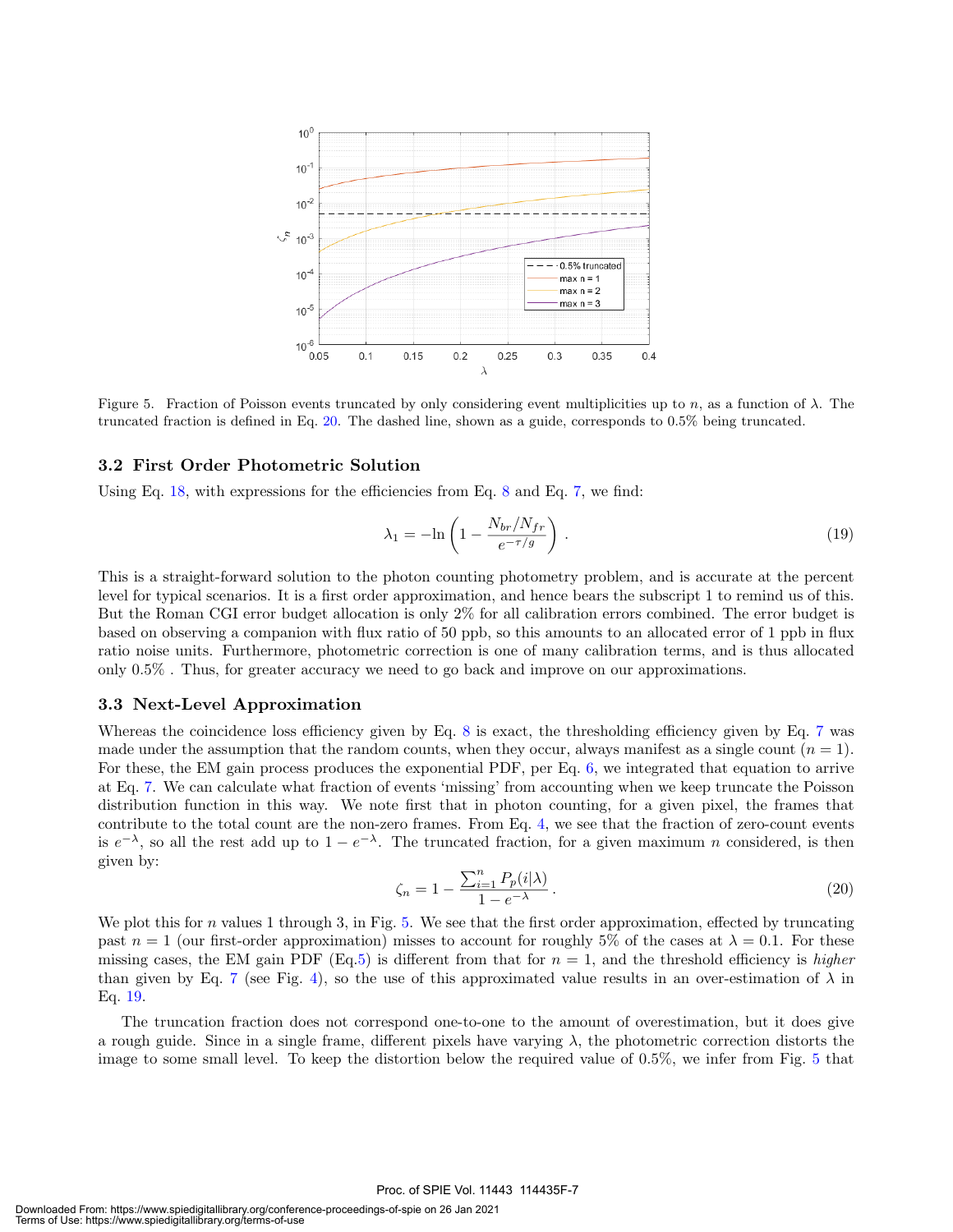going out to  $n = 3$  should more than satisfy the 0.5% Roman CGI requirement. In general, the 'truncated' PDF that includes terms out to a maximum  $n$  is given by summing over the included  $n$  values:

$$
P_n(x|\lambda) = C(n,\lambda) \cdot \sum_{i=1}^n P_e(x|g,i) P_p(i|\lambda).
$$
\n(21)

where  $C$  is a normalization factor needed to ensure this PDF integrates to unity over all  $x$ :

$$
C(n,\lambda) = \left(\int_0^\infty P_n(x|\lambda) \, dx\right)^{-1}.\tag{22}
$$

The thresholding efficiency corresponding to this PDF is given by integrating it from  $\tau$  to infinity. Note in Eq. 21 the summation starts at 1 and not 0, since the 0-count frames do not contribute to the total. For  $n = 3$ , following Eq. 21, we have:

$$
P_3(x|\lambda) = C(3,\lambda) \cdot \left[ \lambda e^{-\lambda} \frac{e^{-x/g}}{g} \left( 1 + \frac{\lambda x}{2g} + \frac{\lambda^2 x^2}{12g^2} \right) \right].
$$
 (23)

To get  $C(3, \lambda)$ , we integrate this function, and using Eq.22 obtain:

$$
C(3,\lambda) = \frac{6 e^{\lambda}}{\lambda (6 + \lambda (3 + \lambda))}.
$$
 (24)

Thus the third order approximation to the threshold efficiency, obtained by integrating  $P_3(x|\lambda)$  from  $\tau$  to infinity, is given by:

$$
\epsilon_{th}^{(3)} = e^{-\tau/g} \cdot \left( 1 + \frac{\tau^2 \lambda^2 + 2g\tau \lambda (3 + \lambda)}{2g^2 (6 + 3\lambda + \lambda^2)} \right) . \tag{25}
$$

While adding more terms makes the correction more accurate, it increases the complexity of the equation. In fact adding only a single additional term, i.e. going to  $P_2(x|\lambda)$  results in not being able to solve Eq. 18 in closed form. However, an iterative solver, like the well-known Newton's method, can provide the needed accuracy usually in 1 to 2 iterations.<sup>8</sup> The Newton method finds the nearby root of a function through successive improvements to an initial guess:

$$
x_{n+1} = x_n - \frac{f(x_n)}{f'(x_n)}.
$$
\n(26)

We can thus form an objective function from Eq. 18 such that its roots in  $\lambda$  are the solutions to that equation. This is simply:

$$
f(\lambda) = \lambda N_{fr} \epsilon_{th}(\lambda) \epsilon_{CL}(\lambda) - N_{br}.
$$
\n(27)

Equation 28 and Eq. 8 inserted into Eq. 27 provides  $f(\lambda)$ . Its derivative  $f'(\lambda)$  is:

$$
f'(\lambda) = \frac{e^{-\tau/g - \lambda} N_{fr}}{2g^2 (6 + 3\lambda + \lambda^2)^2} \cdot (2g^2 (6 + 3\lambda + \lambda^2)^2 + t^2 \lambda (-12 + 3\lambda + 3\lambda^2 + \lambda^3 + 3e^{\lambda} (4 + \lambda)) + 2gt(-18 + 6\lambda + 15\lambda^2 + 6\lambda^3 + \lambda^4 + 6e^{\lambda} (3 + 2\lambda))).
$$
\n(28)

The starting guess is well supplied by  $\lambda_1$  from Eq. 19. Appendix B provides a Matlab example listing for a function that implements this photometric correction.

#### 4. TESTING THE ALGORITHM

To check the results, we performed three tests. In the first test, we simulated a large number of frames being co-added, with a particular value of  $\lambda$ , via Eq. 11, except we set the bias b to zero, and with n generated by the Poisson PDF  $P_p(n|\lambda)$ . We did this for a number of  $\lambda$  values. In Fig. 6, we show the results for  $\lambda = 0.10$ . 3000 Monte Carlo trials, each with 100,000 frames (a single pixel in each frame) with  $\lambda = 0.1$  were co-added, after having each been applied the Poisson and EM randomizations and read noise was also added to the prethresholded frames. The 0<sup>th</sup> order estimate is simply  $N_{br}/N_{fr}$ . Since in the 0<sup>th</sup> order estimate there are no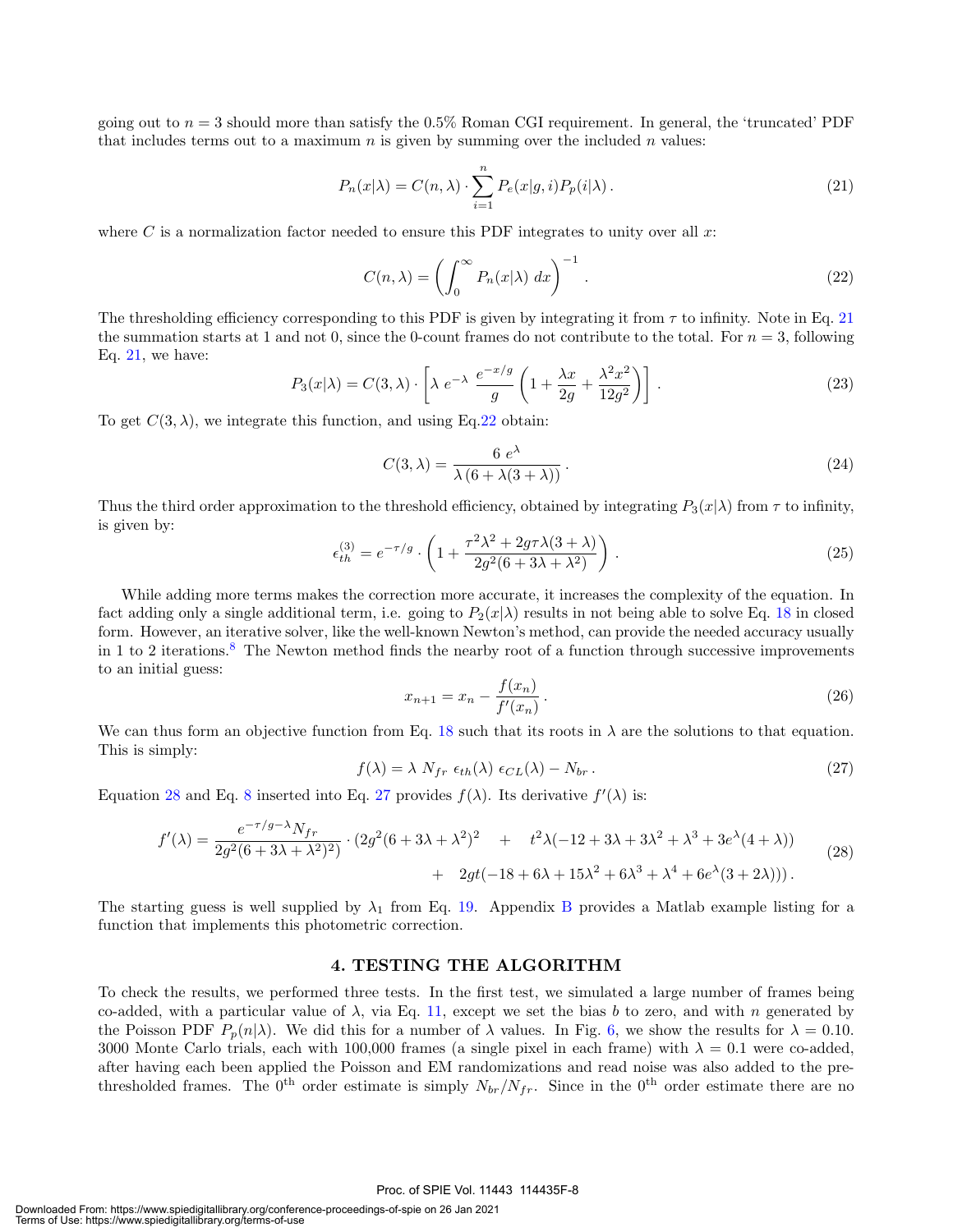

Figure 6. Testing the photometric correction algorithm on simulated pixel readouts. Each plot is a histogram of the fractional error in the estimate. On the left is the 0<sup>th</sup> order estimate  $N_{br}/N_{fr}$ ; in the middle is the first order estimate given by Eq. 19, and on the right is the  $3^{rd}$  order estimate using  $\epsilon_{th}^{(3)}$  and Newton's method. The means errors are seen to be 13.5%, 0.53%, and 0.01%, respectively.



Figure 7. Testing the sensitivity of the different approximations to the actual value of  $\lambda$  at a given threshold. A threshold to gain ratio of 0.1 was used, while the read noise was 5 times smaller  $(\sigma_{rd}/g = 0.02)$ , amounting to a threshold at 5  $\sigma_{rd}$ . The plots are in percent fractional error, and the right plot is a zoomed-in version of the left plot, showing that the third order solution shows no visible dependence, while the first order solution does.

efficiency corrections, it underestimates significantly, by 13% for  $\lambda = 0.1$ . The first-order estimate is based on Eq. 19 and is nearly good enough, at just over 0.5%. However, for larger  $\lambda$  the error would grow. The third-order estimate is seen to have a mean error of only 0.01%, well below the required value.

Another important test is the sensitivity at a given threshold to  $\lambda$ . This is a measure of the brightnessdependent distortion caused by the algorithm. Figure 7 shows the results from running, for each of a series of  $\lambda$  values, a Monte Carlo with 3000 instances where 10,000 frames were co-added to compute  $\lambda$ , keeping the thershold fixed. The percent error in estimating  $\lambda$  is plotted. While the 1<sup>st</sup> order solution, which neglects  $n > 1$ PDF's and their differing threshold efficiencies, shows a significant  $\lambda$  dependence, the third order solution shows no discernible dependence.

Finally, we switched the second test to examine the threshold dependence at a particular value of  $\lambda$ . At low threshold, read noise leakage is expected, but past  $\sim 4 \sigma_{rd}$  the leakage becomes negligible and the dependence is only due to estimation error. Again, while the first order correction shows a distinct threshold dependence the third order solution shows no discernible dependence.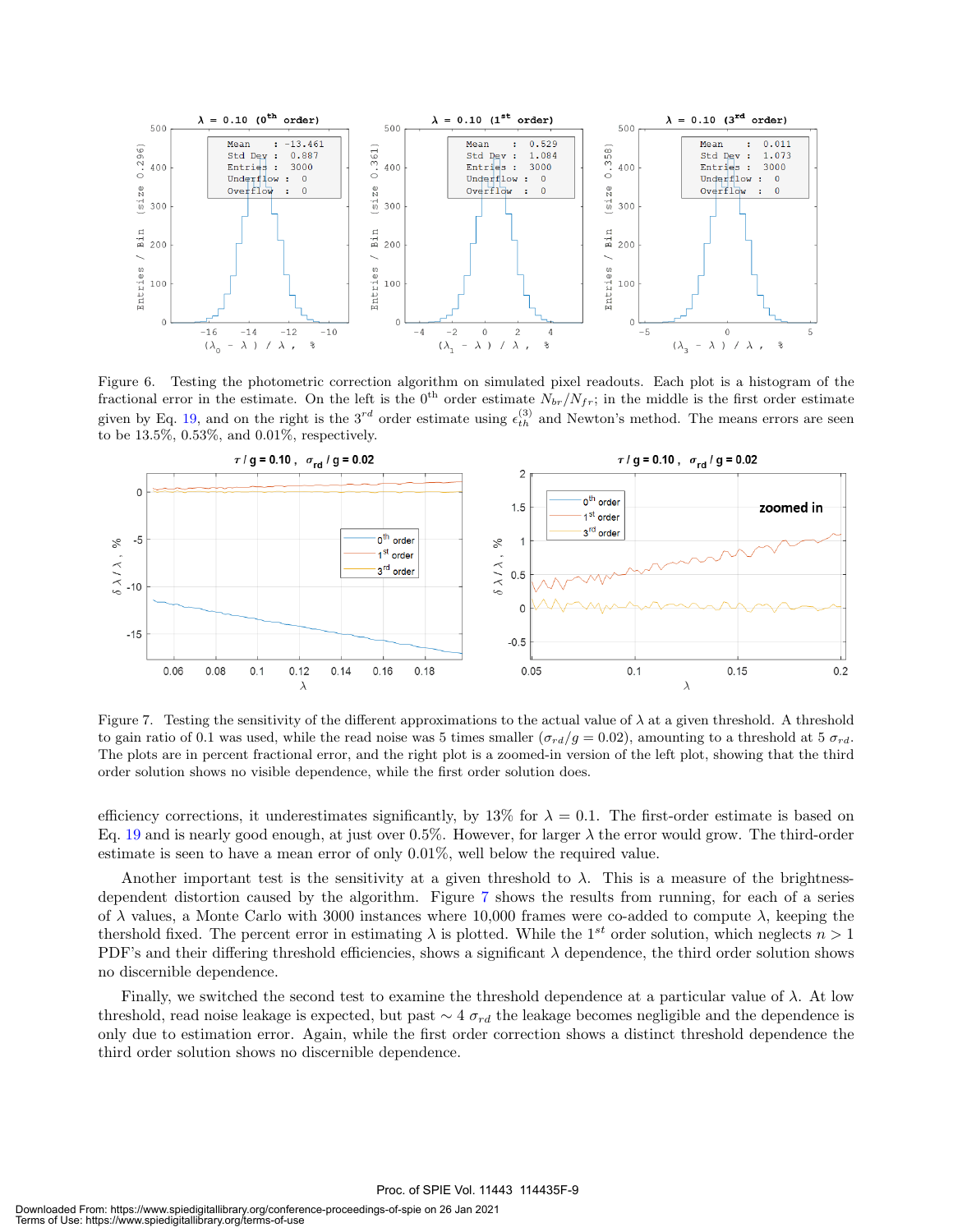

Figure 8. Threshold sensitivity of the various order approximations for estimating  $\lambda$  is shown, with the zoomed-in version on the right. The effect of read noise leakage is clearly seen for  $\tau \ll 4 \sigma_{rd}$ . Beyond, the third order shows no threshold dependence.

#### 5. SUMMARY AND CONCLUSION

We have described the photon counting algorithm as planned for the Roman Space Telescope Coronagraph instrument, and discussed in some detail the photometric accuracy of the thresholding approach. We have shown there exists a simple, closed form, first order solution (Eq. 19) to the mean expected count (photoelectron) rate,  $\lambda$  per frame, but this solution provides only ~ 1% level of photometric accuracy. We found that going to the third order correction, which accounts for Poisson distributed high multiplicity events out to  $n = 3$  electrons, provides an excellent approximation, good to less than 0.1% bias for the reasonably expected range of thresholds and pixel brightness  $\lambda$ . This more than satisfies the requirements of the Roman CGI calibration budget. Finally we have provided a Matlab function that applies this correction in the appendix.

#### APPENDIX A. COINCIDENCE LOSS

In photon counting, the simple, single threshold that discriminates between the  $n = 0$  and  $n = 1$  cases does not take into account the  $n > 1$  cases. For the latter there is an undercount. Here we derive the efficiency of this undercount, called coincidence loss. Suppose the mean expect rate of counts per frame for a given pixel is  $\lambda$  and we read N such frames. The mean expected total for N frames is  $N_{tot} = N\lambda$ . From Eq. 4, of the N co-added frames, there are on average  $Ne^{-\lambda}$  frames that have  $n = 0$  and  $N_1 = N\lambda e^{-\lambda}$  that have  $n = 1$ . The number of events that have  $n > 1$  is then given by:

$$
N_{>1} = N(1 - (1 + \lambda)e^{-\lambda}).
$$
\n(29)

The procedure ascribes to these each a single photo electron. The efficiency factor for this undercount is given by the fraction of the expected electrons  $N\lambda$  that have been accounted for, using this scheme:

$$
\epsilon_{CL} = \frac{N_1 + N_{>1}}{N_{tot}} = \frac{N\lambda e^{-\lambda} + N(1 - (1 + \lambda)e^{-\lambda})}{N\lambda} = \frac{1 - e^{-\lambda}}{\lambda}.
$$
\n(30)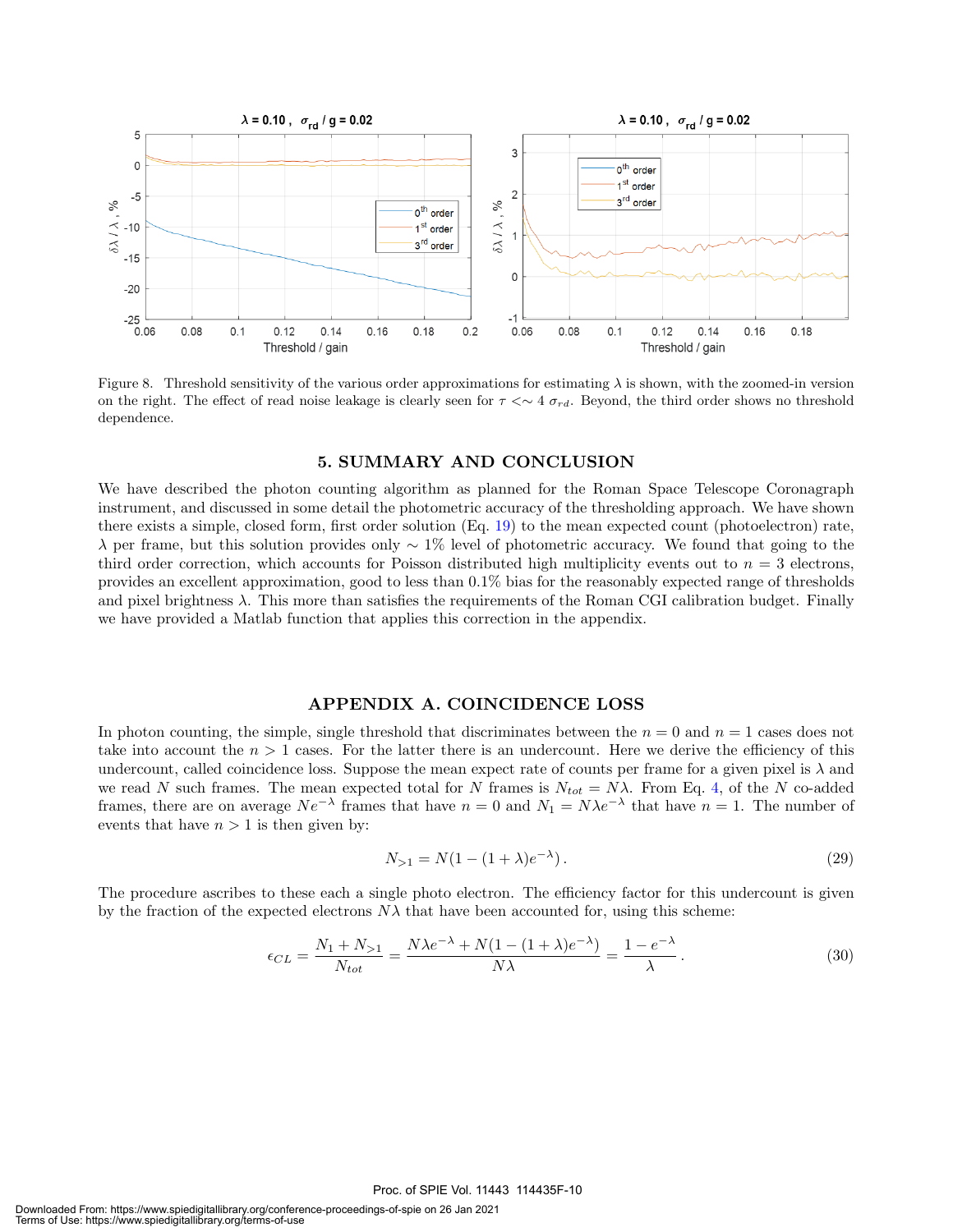#### APPENDIX B. A MATLAB FUNCTION FOR COMPUTING  $\lambda$

Here we provide a function for iterative solution to  $\lambda$ , in Matlab.

```
_1 function lam_est = photCorrPC (nobs, nfr, t, g)
2 % This function computes the expected per−frame value, lambda, given the total, nobs,
3 % seen in nfr frames, given that the EM gain is g and the threshold is set at t
4 %
5 % B. Nemati −UAH− 7−Nov−2020
6
7 % start with a good first estimate and iterate a couple of times
8 lam_est = -\log(1 - \frac{\log(1 + \exp(t/g))}{\log(1 - \exp(t/g)))} % first order estimate
9 lam_est = lam_est − deltaLam (lam_est, t, g, nfr, nobs);
10 lam_est = lam_est − deltaLam (lam_est, t, g, nfr, nobs);
11
12 end
13
_{14} function dlam = deltaLam (lam, t, g, nfr, nobs)
15 % Photon counting solve funciton for n=3 correction
16 % evaluates the function lam * nfr * coincidenceEff * threshEff − nobs
17 \, % where:
18 % lam = mean expected rate per pixel per frame
_{19} % t = threshold chosen for photon counting
_{20} % g = EM gain
_{21} % nobs = sum of counts across all frames after thresholding
22 %
23 % func = lam * nfr * coincidenceEfficiency * thresholdingEfficiency – nobs
_{24} % fprime = d func / dlam at this lambda
25 \frac{9}{6}26 % output:
27 % dlam = func / fprime at this lambda
28 %
29 % B. Nemati −UAH− 7−Nov−2020
30
31
32 epsThr3 = \dots\text{exp}(-t/g) \times (t^2 \times \text{lam}^2 + 2 \times g \times t \times \text{lam}^2 + 3 \times g^2 \times (6+3 \times \text{lam}^2)) ...
34 / ( 2*q^2 \times (6 + 3*lam + lam^2) );
35
36 epsCL = (1–exp(-lam))/lam;37
38 func = lam * nfr * epsThr3 * epsCL - nobs;
39
40
41 dfdlam = (1/(2 \times q^2 \times (6 + 3 \times \text{lam} + \text{lam}^2)^2)) \times ...42 exp(-t/g – lam) * nfr * ...
43 ( ...
44 2*g^2*(6+3*lam+lam^2)^2 + ...
45 t^2 * lam * (−12 + 3*lam + 3*lam^2 + lam^3 + 3*exp(lam)*(4+lam)) + ...
46 2*g*t *(−18 + 6*lam + 15*lam^2 + 6*lam^3 + lam^4 + 6 * exp(lam) * (3+2* lam)) ...
47 );
48
49
_{50} dlam = func / dfdlam ;
51
52 end
```
Listing 1. Matlab Example